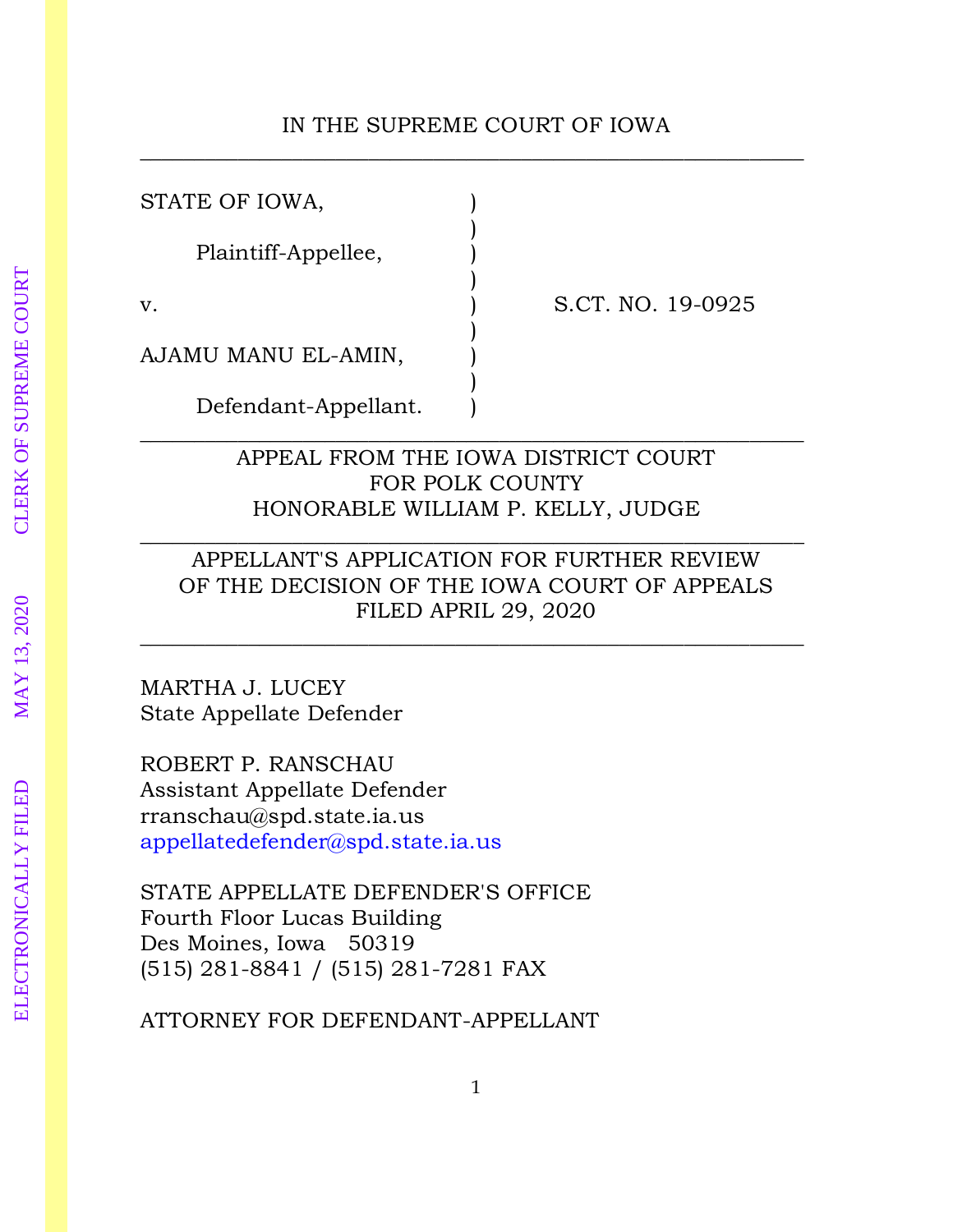### **CERTIFICATE OF SERVICE**

On the 13th day of May, 2020, the undersigned certifies that a true copy of the foregoing instrument was served upon Defendant-Appellant by placing one copy thereof in the United States mail, proper postage attached, addressed to Ajamu Manu El-Amin, No. 0035821, Iowa Medical and Classification Center, 2700 Coral Ridge Avenue, Coralville, IA 52241.

### APPELLATE DEFENDER'S OFFICE

*/s/ Robert P. Ranschau* **ROBERT P. RANSCHAU** Assistant Appellate Defender Appellate Defender Office Lucas Bldg., 4th Floor 321 E. 12th Street Des Moines, IA 50319 (515) 281-8841 [rranschau@spd.state.ia.us](mailto:rranschau@spd.state.ia.us) [appellatedefender@spd.state.ia.us](mailto:appellatedefender@spd.state.ia.us)

RR/lr/11/19 RPR/sm/2/20 RPR/d/5/20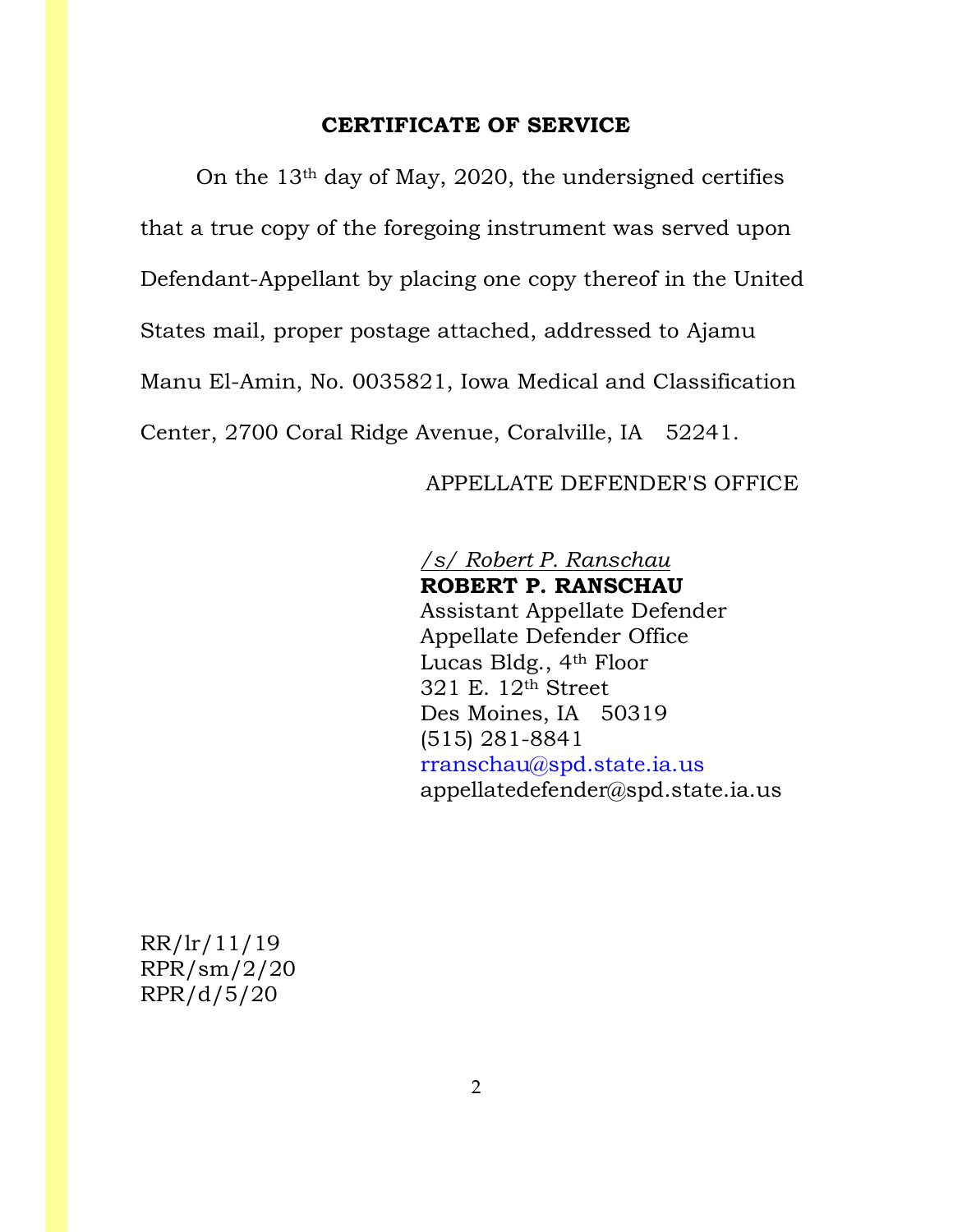### **QUESTION PRESENTED FOR REVIEW**

**WHETHER THE DEFENDANT WAS DENIED EFFECTIVE ASSISTANCE OF COUNSEL UNDER THE SIXTH AND FOURTEENTH AMENDMENTS TO THE UNITED STATES CONSTITUTION AND ARTICLE I SECTION 10 OF THE IOWA CONSTITUTION WHEN PLEA COUNSEL ALLOWED DEFENDANT TO ENTER A GUILTY PLEA DESPITE THE LACK OF A FACTUAL BASIS?**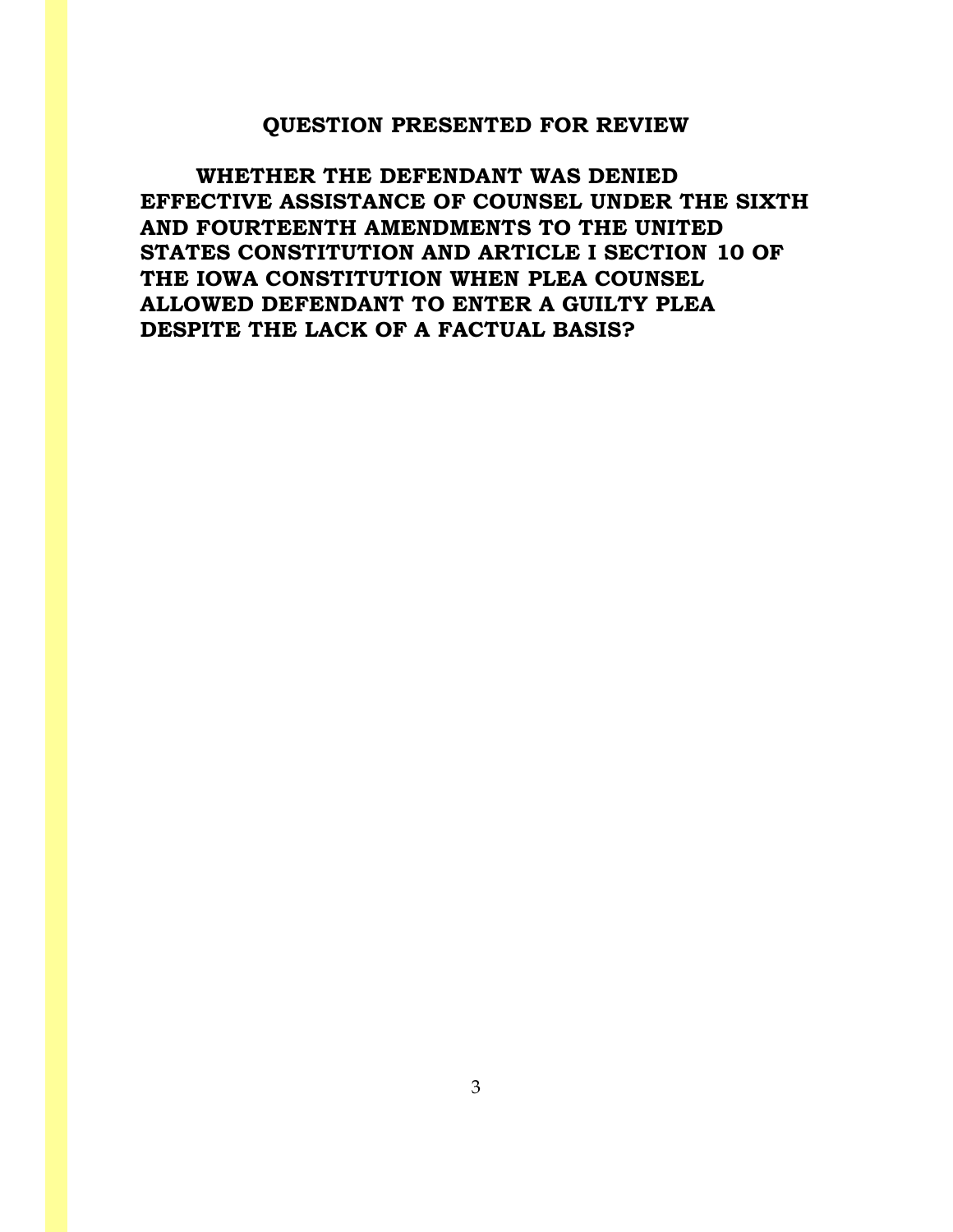# **TABLE OF CONTENTS**

# Argument

| Defendant was denied effective assistance of                                                                                                                           |  |
|------------------------------------------------------------------------------------------------------------------------------------------------------------------------|--|
| counsel and a fair trial under the Sixth and Fourteenth<br>amendments to the United States Constitution and<br>article I section 10 of the Iowa Constitution when plea |  |
| counsel allowed defendant to enter a guilty plea despite                                                                                                               |  |
|                                                                                                                                                                        |  |
|                                                                                                                                                                        |  |
|                                                                                                                                                                        |  |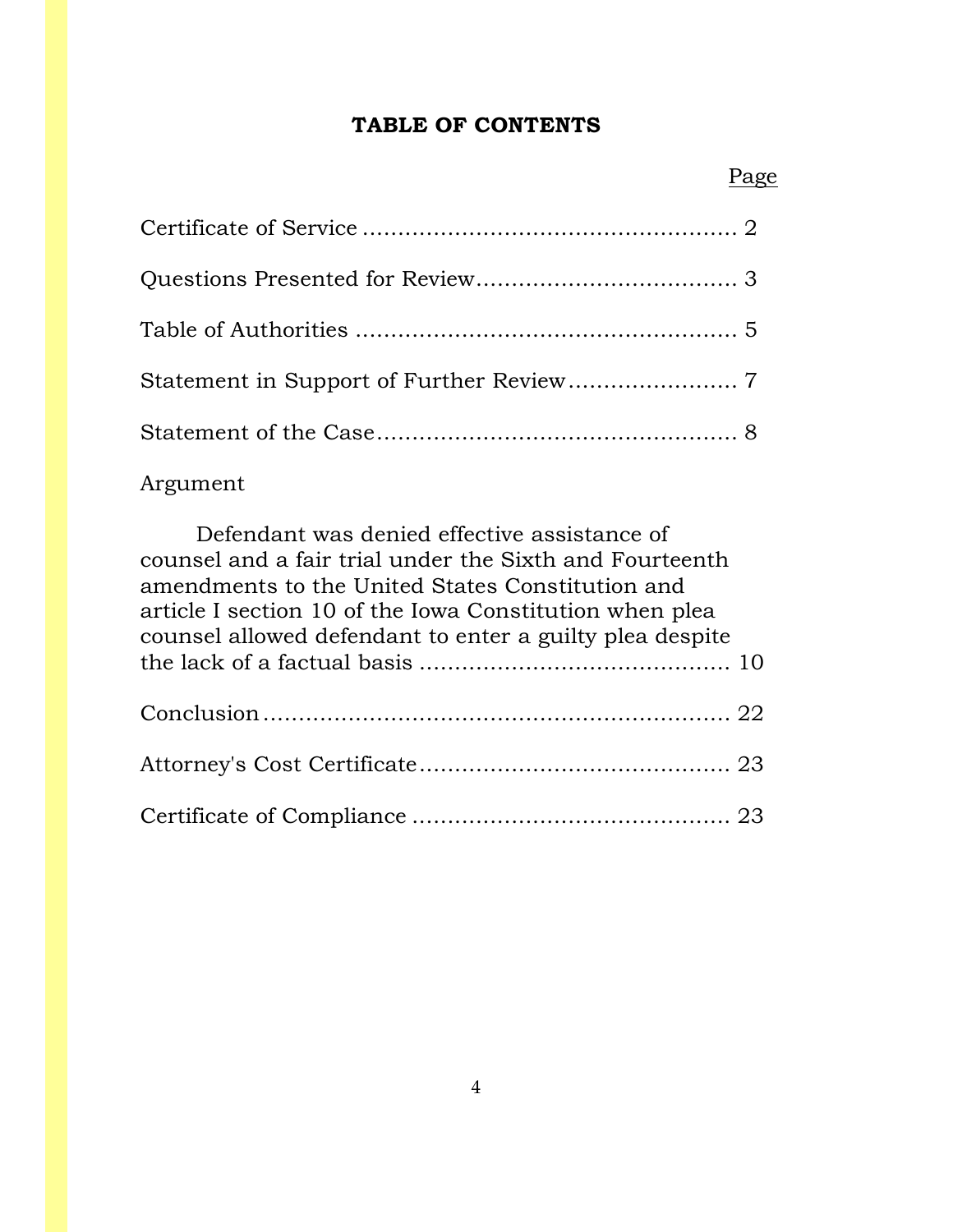# **TABLE OF AUTHORITIES**

| Cases:                                                 | Page: |
|--------------------------------------------------------|-------|
|                                                        |       |
| Farley v. Glanton, 280 N.W.2d 411 (Iowa 1979)  14      |       |
| Godwin v. United States, 687 F.2d 585 (2d Cir.1982) 22 |       |
| Henderson v. Scurr, 313 N.W.2d 522 (Iowa 1981) 12      |       |
| Holland v. State, 253 Iowa 1006,                       |       |
| In re Det. Of Swanson, 668 N.W.2d 570 (lowa 2003) 21   |       |
| State v. Allen, 708 N.W.2d 361, 368 (Iowa 2006) 11     |       |
| State v. Elphic, No. 14-0600, 2015 WL 408092           |       |
| State v. Finney, 834 N.W.2d 46 (Iowa 2013) 10-11, 14   |       |
| State v. Mitchell, 650 N.W.2d 619 (Iowa 2002) 14       |       |
|                                                        |       |
| State v. Royer, 632 N.W.2d 905 (Iowa 2001)  11, 22     |       |
| State v. Schminkey, 597 N.W.2d 785 (Iowa 1999)  14     |       |
| State v. Schoelerman, 315 N.W.2d 67 (Iowa 1982)  11    |       |
| State v. Straw, 709 N.W. 128 (Iowa 2006) 10, 13        |       |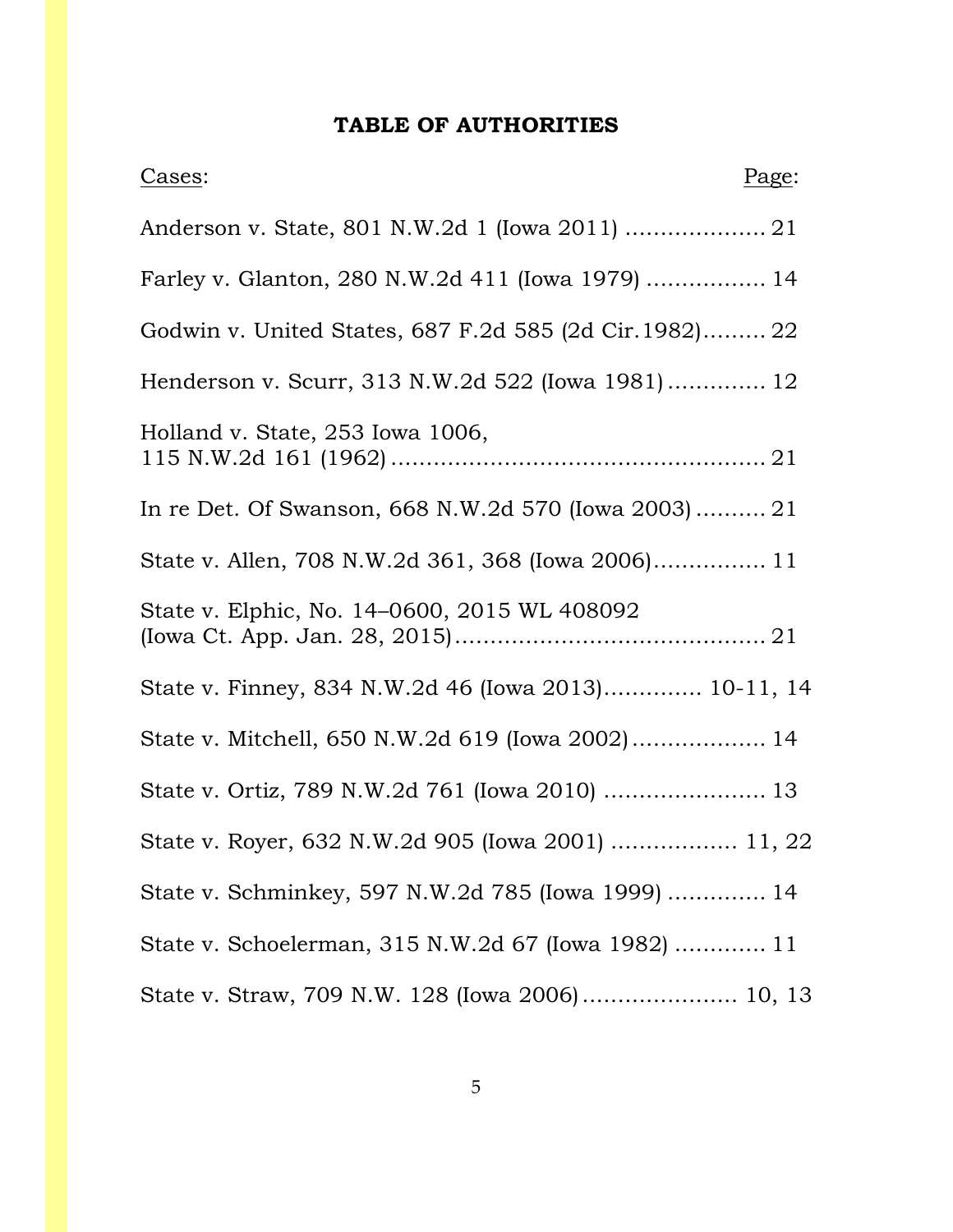| State v. Tobin, 333 N.W.2d 842 (Iowa 1983)  10          |  |
|---------------------------------------------------------|--|
| Strickland v. Washington, 466 U.S. 668, 104 S.Ct. 2052, |  |
| Taylor v. State, 352 N.W.2d 683 (Iowa 1984)  11-12      |  |
| United States v. Adams, 448 F.3d 492 (2d Cir.2006) 21   |  |
| United States v. Culbertson, 670 F.3d 183               |  |
| <b>Statutes and Court Rules:</b>                        |  |
|                                                         |  |
|                                                         |  |
|                                                         |  |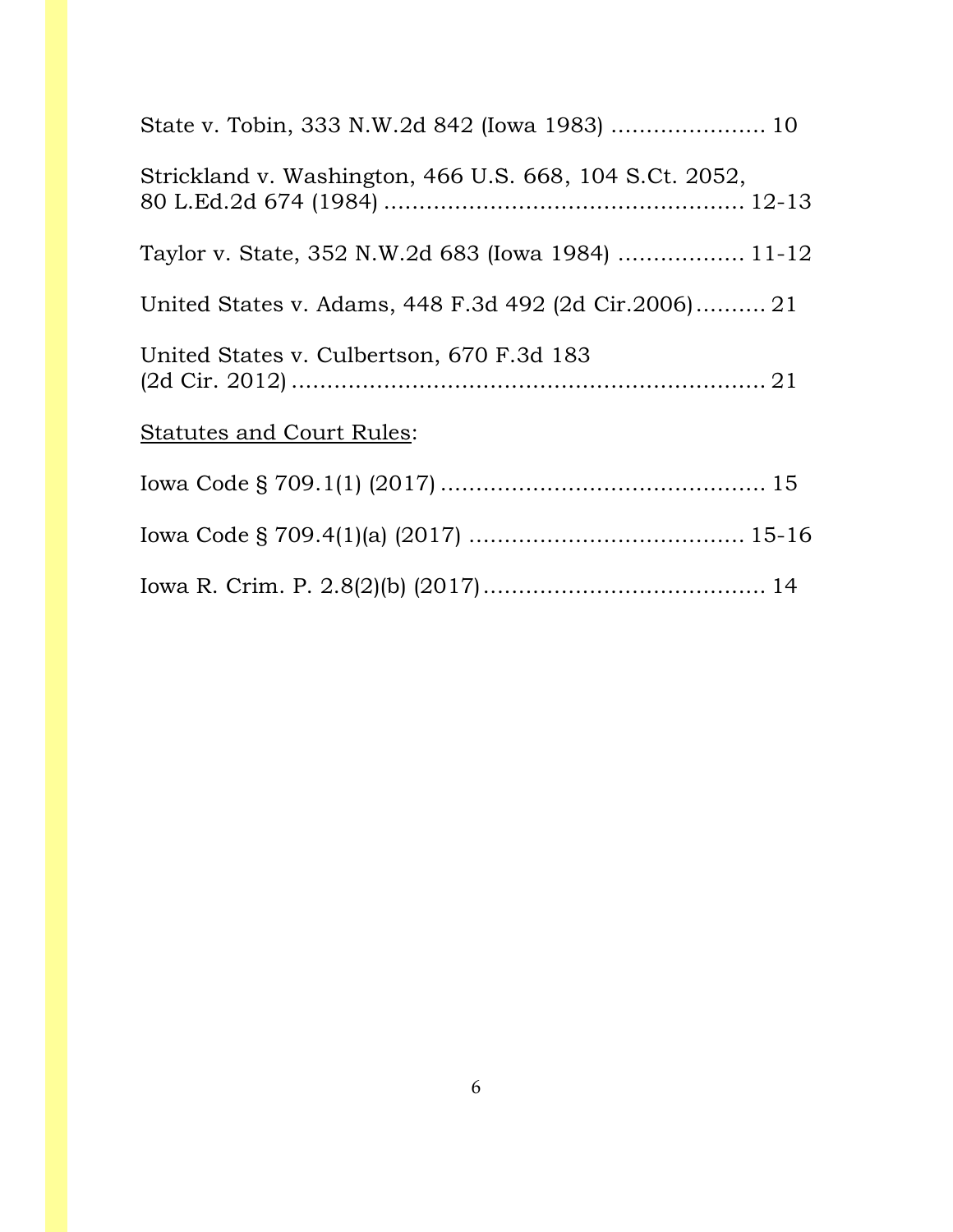### **STATEMENT IN SUPPORT OF FURTHER REVIEW**

COMES NOW the Defendant-Appellant, Ajamu El- Amin, and pursuant to Iowa R. App. P 6.1103 hereby makes Application for Further Review of the April 29, 2020, decision of the Iowa Court of Appeals in the case of State of Iowa v. Ajamu El-Amin, Supreme Court No. 19-0925.

1. The Court of Appeals erred in holding that the defendant was not denied effective assistance of counsel when there was a lack of factual basis for defendant's guilty plea.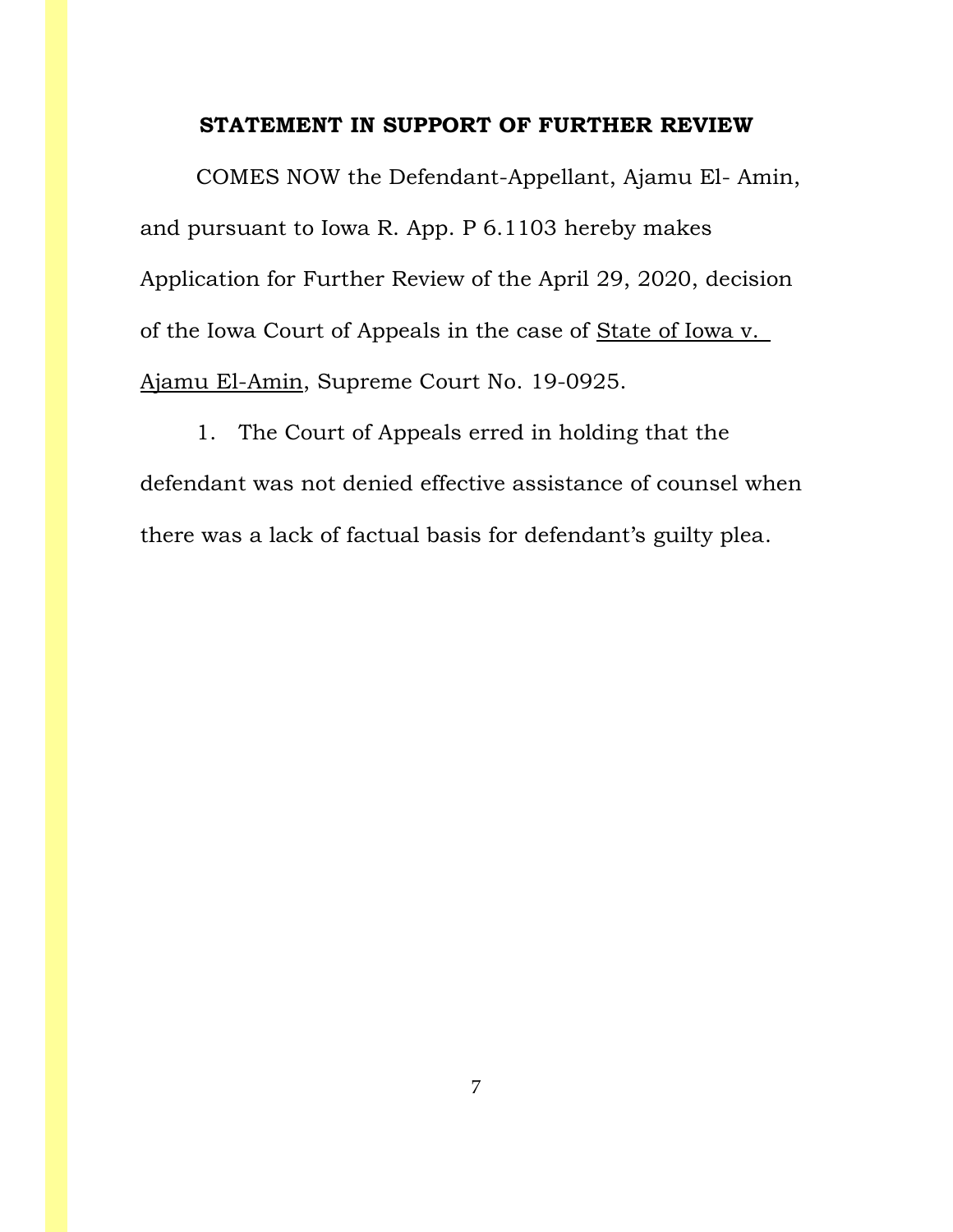### **STATEMENT OF THE CASE**

**Nature of the Case:** This is an appeal by Defendant-Appellant, Ajamu Manu El-Amin, from his convictions, sentence and judgment for two counts of sexual abuse in the third degree in violation of Iowa Code sections 709.1(1) and 709.4(1)(a) (2017). Judgment was entered following defendant's guilty plea in Polk County District Court with the Honorable William P. Kelly, presiding.

**Course of Proceedings:** On May 3, 2018, the State filed a trial information charging defendant with sexual abuse in the second degree in violation of Iowa Code sections 709.1 and 709.3(c) (2017). (Trial Information) (App. pp. 4-5).

On May 6, 2019, defendant entered a guilty plea pursuant to an agreement with the State. Under the terms of the agreement, defendant would enter pleas of guilty to two counts of sexual abuse in the third degree. (Plea Tr. p. 80 Line  $12 - p$ . 81 Line 6). The defendant would be sentenced to ten years on each count to be served consecutively. (Plea Tr.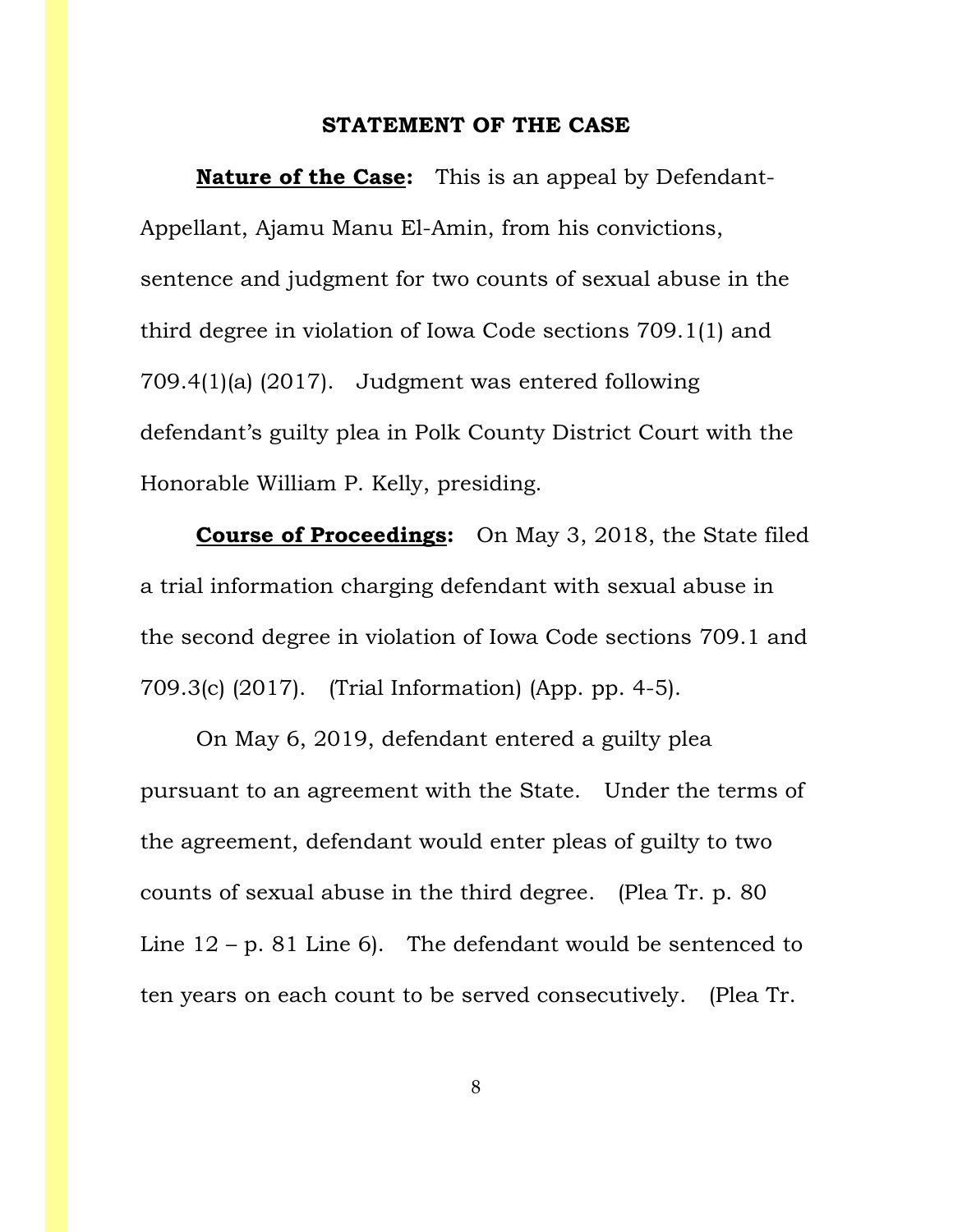p. 80 Line 12 – p. 81 Line 6). The District Court accepted the pleas as knowing and voluntary. (Plea Tr. p. 120 Line 17 – p. 121 Line 13).

Defendant requested immediate sentencing and waived his right to a delay before sentencing, his right to file a motion in arrest of judgment, and his right to use of a presentence investigation report. (Plea Tr. p. 122 Line  $21 - p$ . 125 Line 17). The Court adopted the plea agreement and sentenced defendant to consecutive sentences of imprisonment. (Sentencing Order) (App. pp. 6-11). The sentences were also ordered to be served consecutively to a sentence previously imposed. (Sentencing Order) (App. pp. 6-11). The court imposed the minimum fines on both counts. (Sentencing Order) (App. pp. 6-11).

Defendant filed notice of appeal on June 4, 2018. (Notice) (App. p. 12).

**Facts:** Defendant entered guilty pleas to two counts of sexual abuse. (Sentencing Order) (App. pp. 6-11). During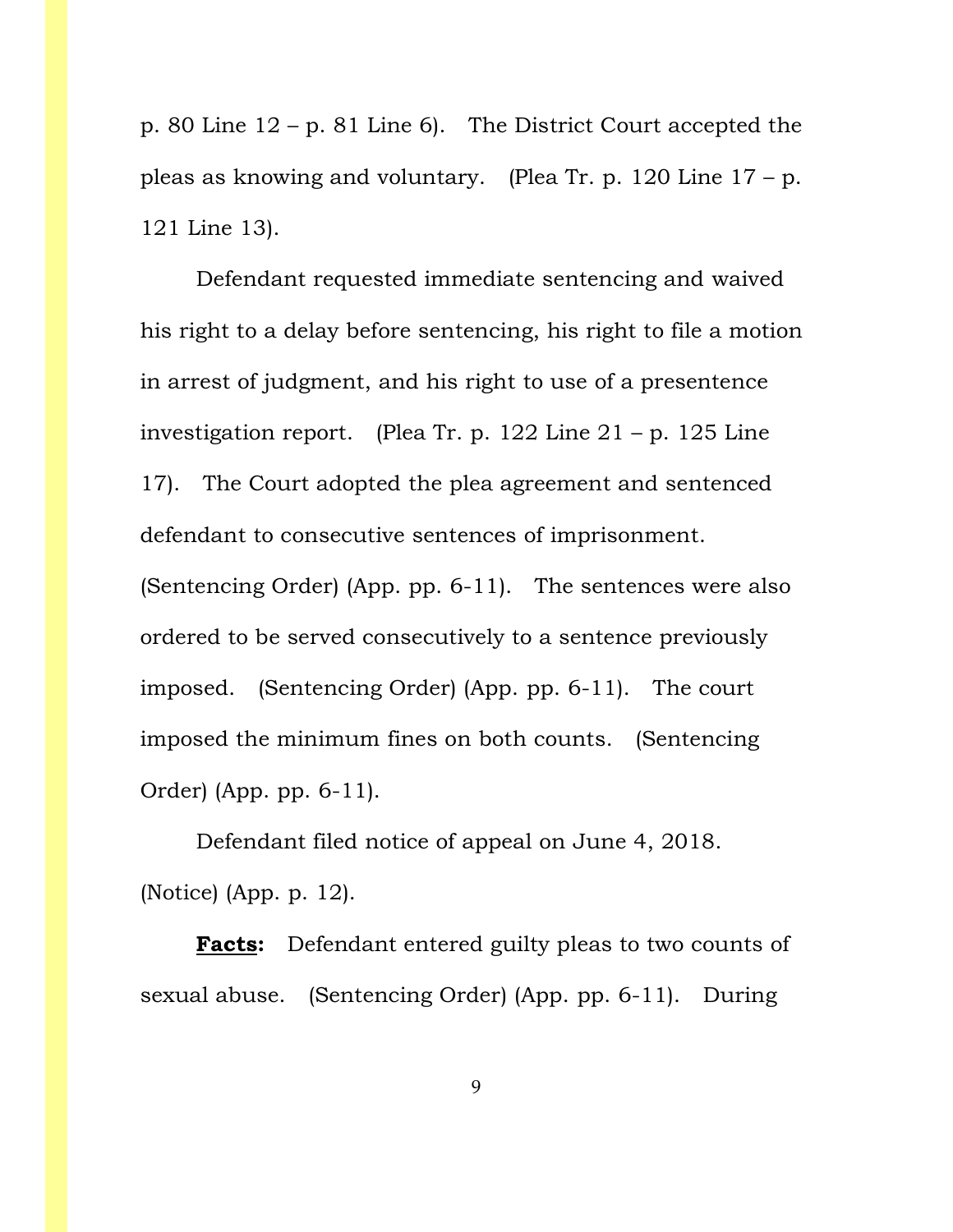the plea taking hearing, when asked to provide a factual basis for the charges, defendant stated that he, "[f]orced Gina to have sex and then intimidated that other guy and made sure that he had sex with her too." (Plea Tr. p. 116 Lines 7-9).

#### **ARGUMENT**

## **DEFENDANT WAS DENIED EFFECTIVE ASSISTANCE OF COUNSEL UNDER THE SIXTH AND FOURTEENTH AMENDMENTS TO THE UNITED STATES CONSTITUTION AND ARTICLE I SECTION 10 OF THE IOWA CONSTITUTION WHEN PLEA COUNSEL ALLOWED DEFENDANT TO ENTER A GUILTY PLEA DESPITE THE LACK OF A FACTUAL BASIS.**

**A. Preservation of Error:** Appellate review is not precluded if failure to preserve error results from a denial of effective assistance of counsel. *State v. Tobin*, 333 N.W.2d 842, 844 (Iowa 1983); *State v. Finney*, 834 N.W.2d 46, 49 (Iowa 2013), *State v. Ortiz*, 789 N.W.2d 761 (Iowa 2010). Defendant's failure to file a motion in arrest of judgment does not preclude him from challenging the defects in the plea proceeding if that failure resulted from ineffective assistance of counsel. *See State v. Straw*, 709 N.W. 128, 133 (Iowa 2006).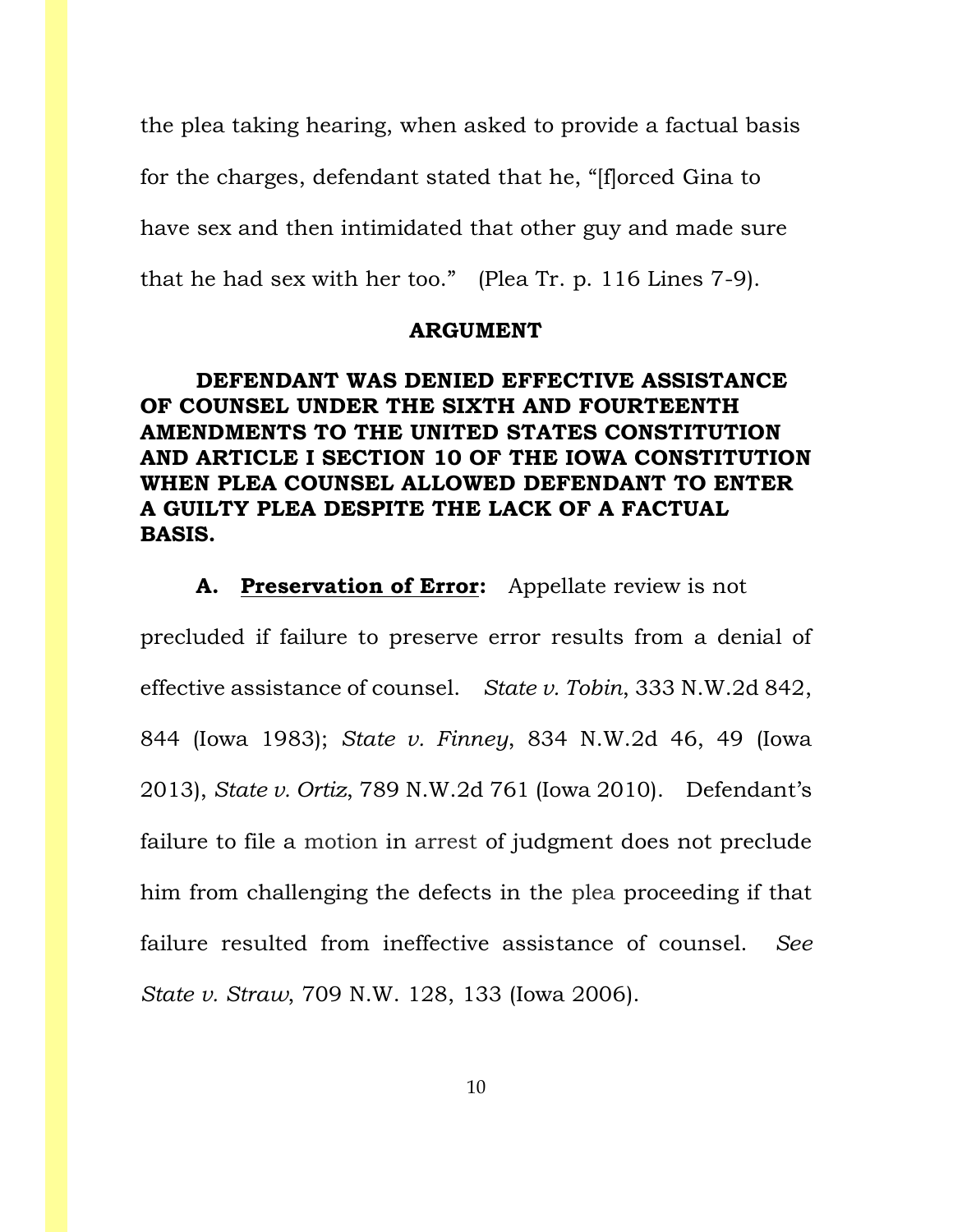We have recognized an exception to the rule when a defendant alleges trial counsel was ineffective for permitting him to plead guilty to a charge for which there is no factual basis and for failing to thereafter file a motion in arrest of judgment. *See, e.g., State v. Allen*, 708 N.W.2d 361, 368 (Iowa 2006); *State v. Royer*, 632 N.W.2d 905, 909 (Iowa 2001); *State v. Schoelerman*, 315 N.W.2d 67, 72–73 (Iowa 1982); *State v. Finney*, 834 N.W.2d 46, 49 (Iowa 2013).

**B. Standard of Review:** When a defendant asserts a constitutional violation, the reviewing court makes an independent evaluation of the totality of the circumstances, which is the equivalent of a de novo review. *Taylor v. State*, 352 N.W.2d 683, 684 (Iowa 1984).

**C. Argument:** A convicted defendant's claim that counsel's assistance was so defective as to require reversal of a conviction has two components:

First, the defendant must show that counsel's performance was deficient. This requires showing that counsel made errors so serious that counsel was not functioning as the "counsel" guaranteed the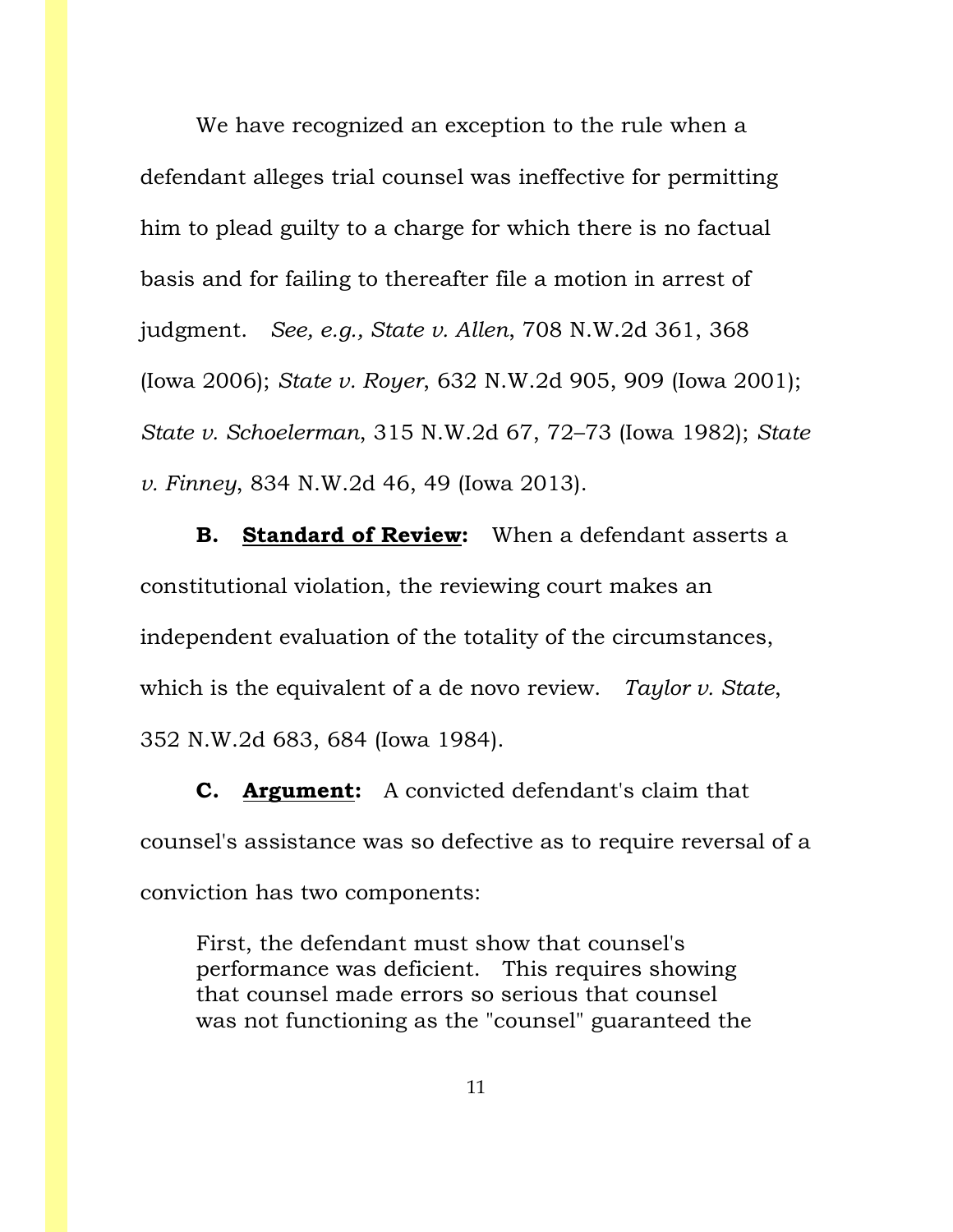defendant by the Sixth Amendment. Second, the defendant must show that the deficient performance prejudiced the defense. This requires showing that counsel's errors were so serious as to deprive the defendant of a fair trial, a trial whose result is reliable.

*Strickland v. Washington*, 466 U.S. 668, 687, 104 S.Ct. 2052, 2065, 80 L.Ed.2d 674, 693 (1984). *See also Taylor v. State*, 352 N.W.2d 683, 685 (Iowa 1984). Defendant has the burden to prove both of these elements by a preponderance of the evidence. *Strickland*, 466 U.S. at 687, 104 S.Ct. at 2065, 80 L.Ed.2d at 693. A convicted defendant making a claim of ineffective assistance of counsel must identify the acts or omissions of counsel that are alleged not to have been the result of reasonable professional judgment. *Id.* at 690, 104 S.Ct. at 2066, 80 L.Ed.2d at 695.

The ultimate test is whether under the entire record and totality of the circumstances counsel's performance was within the range of normal competency. *Henderson v. Scurr*, 313 N.W.2d 522, 524 (Iowa 1981). The defendant must show "a reasonable probability that, but for counsel's unprofessional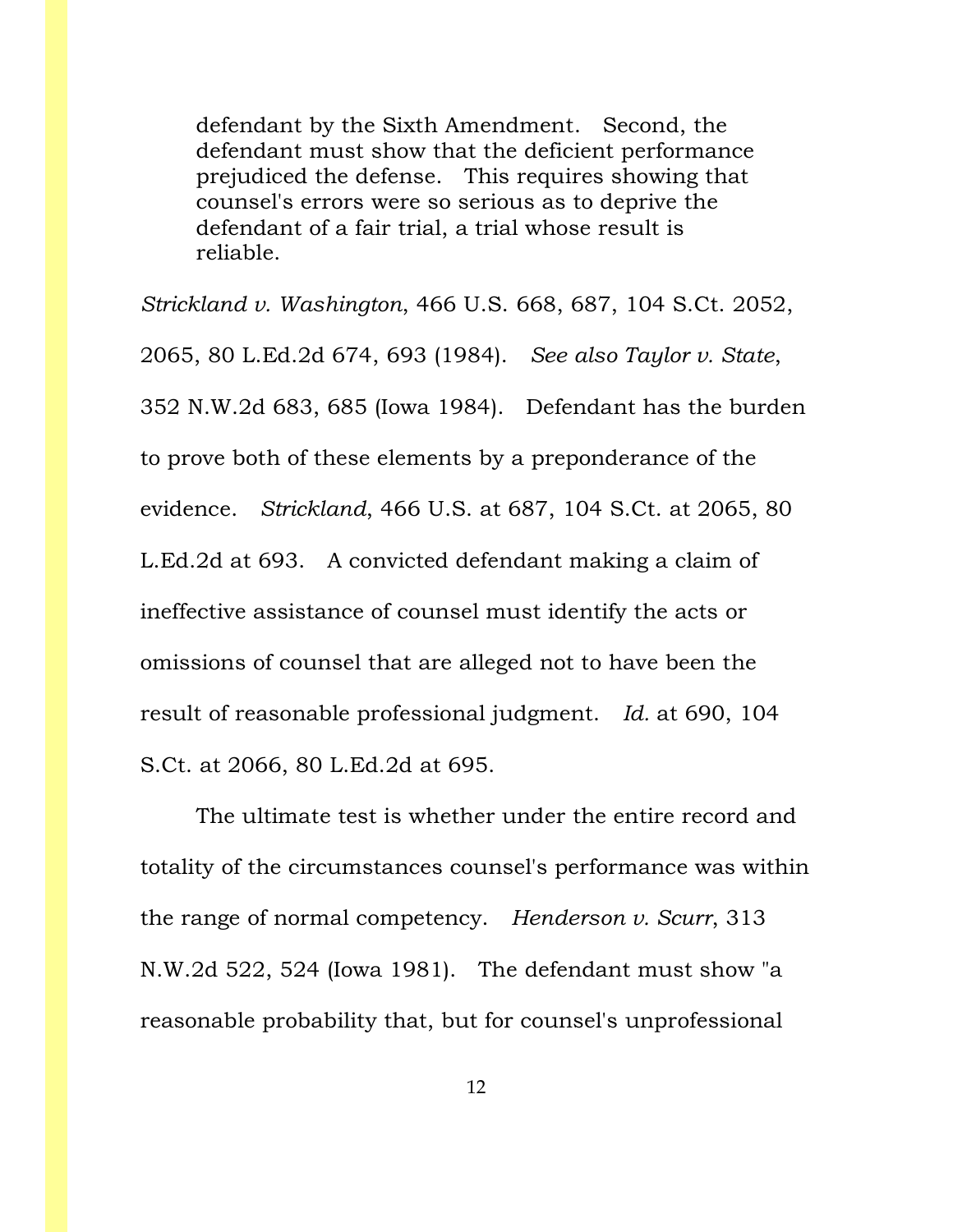errors, the result of the proceeding would have been different. A reasonable probability is a probability sufficient to undermine confidence in the outcome." *Strickland*, 446 U.S. at 694, 104 S.Ct. at 2068, 80 L.Ed.2d at 698. In the context of a guilty plea, a defendant must show there was a reasonable probability that "but for counsel's errors, he or she would have pleaded not guilty and would have insisted on going to trial." *State v. Straw*, 709 N.W.2d 128, 138 (Iowa 2006).

Defendant contends plea counsel provided ineffective assistance by allowing him to enter a guilty plea and not filing a motion in arrest of judgment despite the lack of a factual basis for the charge on sexual abuse in the second degree. "Defense counsel violates an essential duty when counsel permits defendant to plead guilty and waive his right to file a motion in arrest of judgment when there is no factual basis to support the defendant's guilty plea." *State v. Ortiz*, 789 N.W.2d 761, 764 (Iowa 2010). "Prejudice is presumed under these circumstances." *Id.* at 764–65.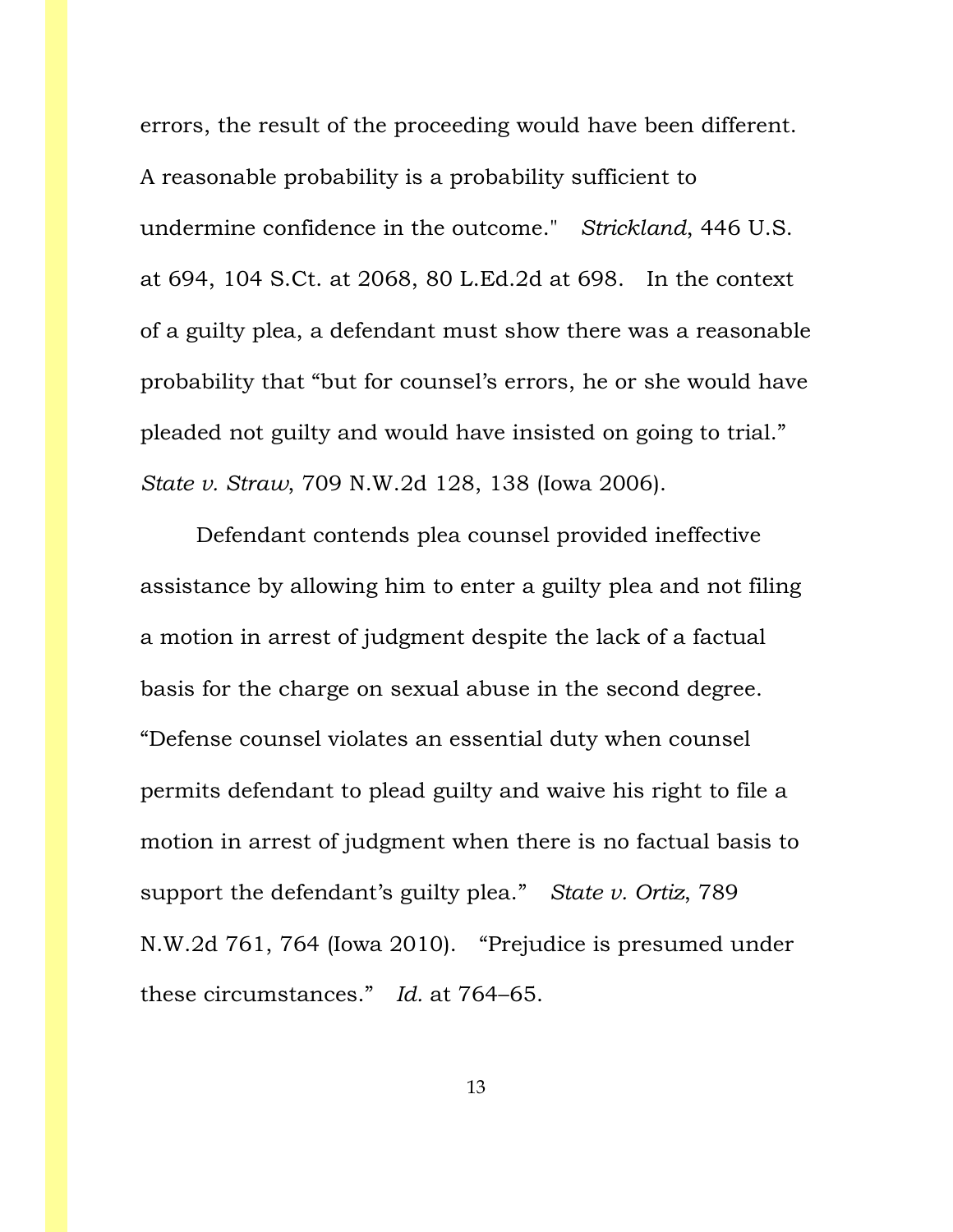A district court must ensure that a plea is supported by a factual basis before accepting a guilty plea. Iowa R. Crim. P. 2.8(2)(b) (2017); *Finney*, 834 N.W.2d at 61.

This requirement exists even where the plea is an *Alford* plea. Where a factual basis for a charge does not exist, and trial counsel allows the defendant to plead guilty anyway, counsel has failed to perform an essential duty. *Id.* Prejudice in such a case is inherent. Therefore, our first and only inquiry is whether the record shows a factual basis for [defendant's] guilty plea to the charge of theft of a motor vehicle. In deciding whether a factual basis exists, we consider the entire record before the district court at the guilty plea hearing, including any statements made by the defendant, facts related by the prosecutor, the minutes of testimony, and the presentence report.

*State v. Schminkey*, 597 N.W.2d 785, 788 (Iowa 1999). *See* 

*also Farley v. Glanton*, 280 N.W.2d 411, 416 (Iowa 1979)

(factual basis for *Alford* plea substitutes for admission of guilt).

"[U]nder no circumstances may a conviction upon [a] plea of

guilty stand if it appears that the facts of the charge do not

state a violation of the statute under which the charge is

made." *State v. Mitchell*, 650 N.W.2d 619, 620 (Iowa 2002);

see also *Schminkey*, 597 N.W.2d at 788.

Defendant was originally charged with one count of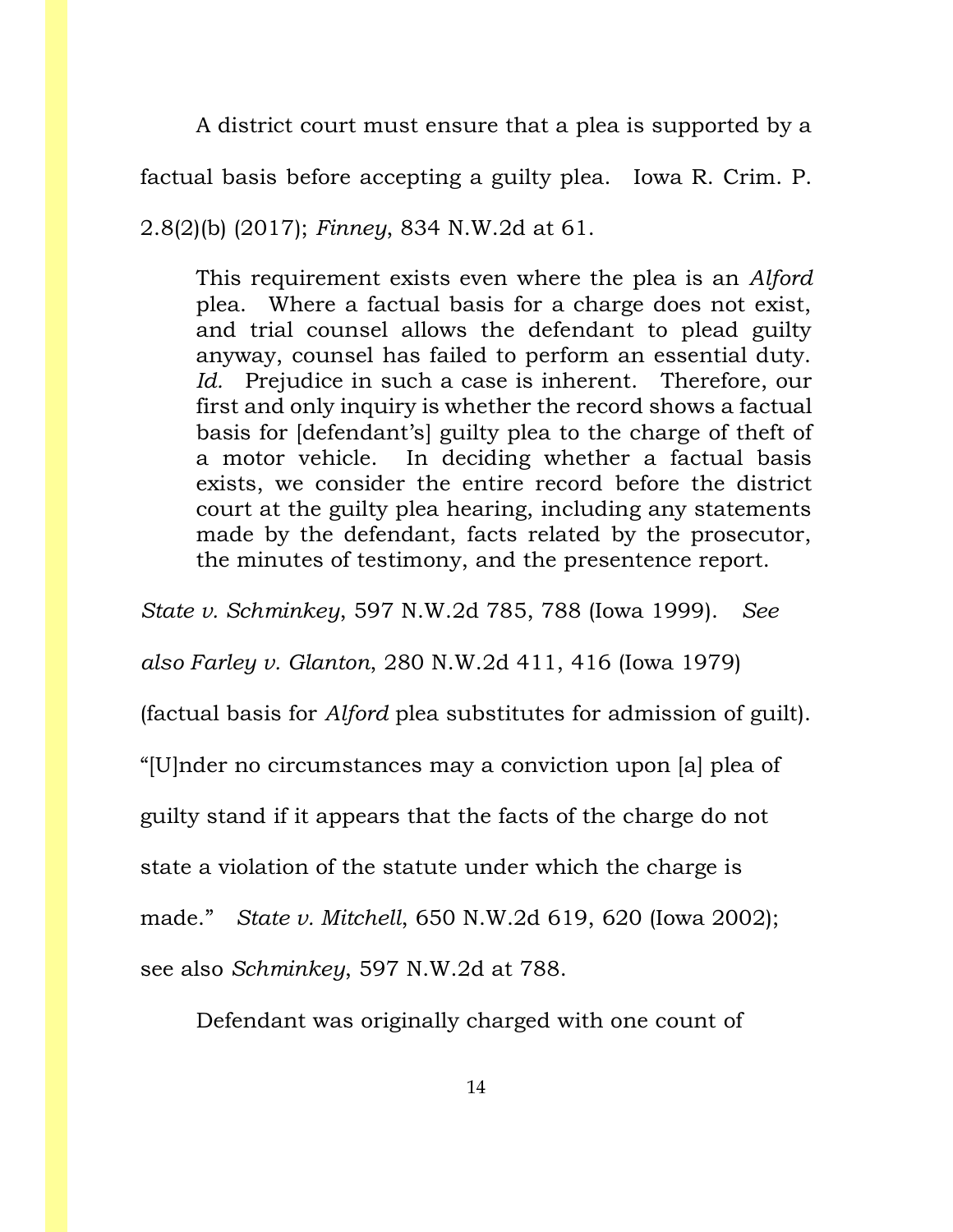sexual abuse in the second degree. (Information) (App. pp. 4-

5). Pursuant to a plea agreement the State orally amended

the trial information to charge defendant with two counts of

sexual abuse in the third degree in violation of Iowa Code

sections 709.1(1) and 709.4(1)(a). (Plea Tr. p. 80 Line  $12 - p$ .

81 Line 6, Sentencing Order p. 1) (App. p. 6). The victim in

count I was identified as Gina Simmons and the victim in

count II was identified as Jonathan Campbell. (Pleas Tr. p.

80 Line 12 – p. 81 Line 6, Sentencing Order p. 1) (App. p. 6).

Iowa Code section 709.1(1) (2017) states as follows:

Any sex act between persons is sexual abuse by either of the persons when the act is performed with the other person in any of the following circumstances:

1. The act is done by force or against the will of the other. If the consent or acquiescence of the other is procured by threats of violence toward any person or if the act is done while the other is under the influence of a drug inducing sleep or is otherwise in a state of unconsciousness, the act is done against the will of the other.

Iowa Code section 709.4(1)(a) states as follows:

1. A person commits sexual abuse in the third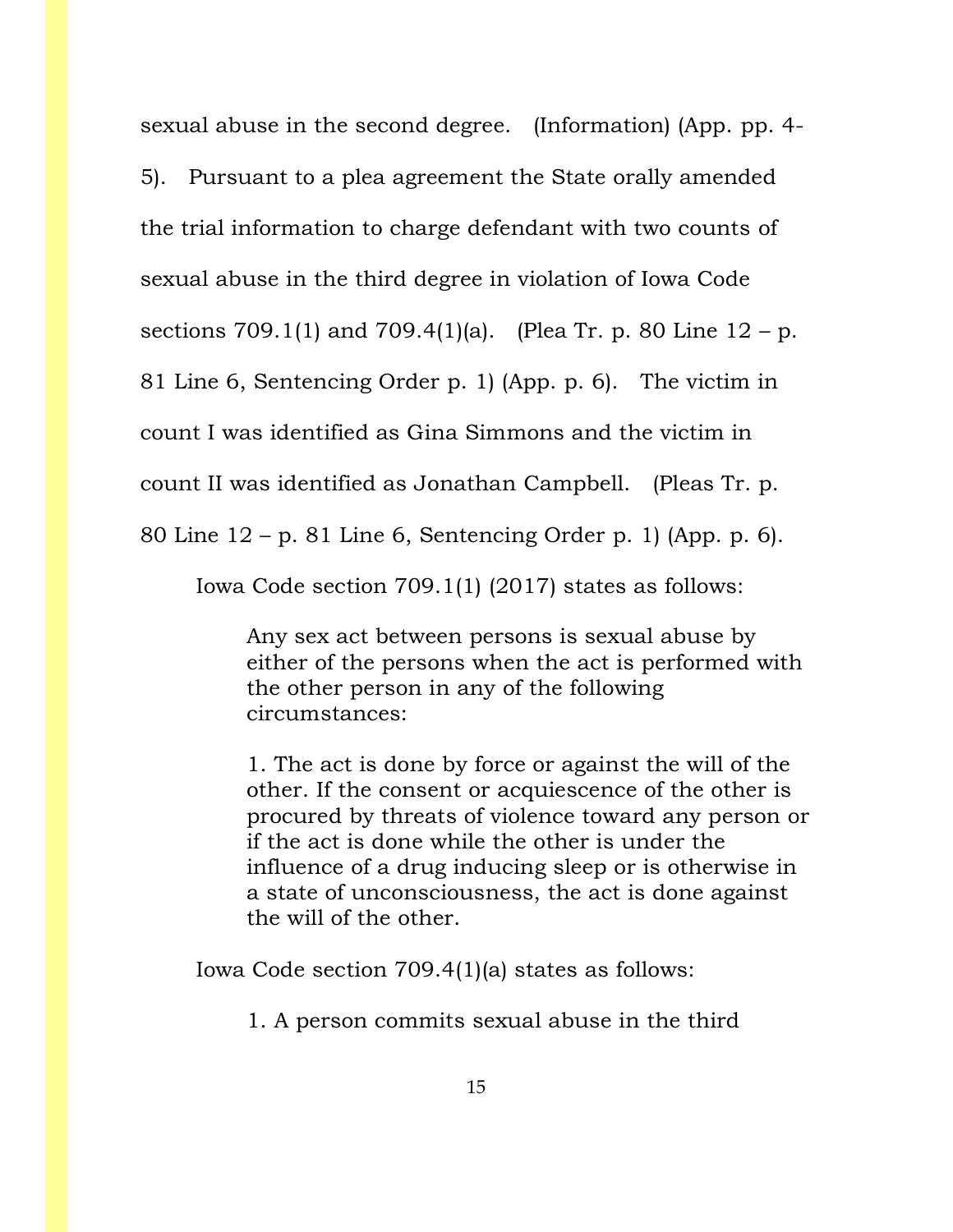degree when the person performs a sex act under any of the following circumstances:

a. The act is done by force or against the will of the other person, whether or not the other person is the person's spouse or is cohabiting with the person.

The following exchange occurred when the district court

asked the defendant to provide a factual basis for the charges:

THE COURT: Okay. Now, we're talking about third-degree sexual abuse under Iowa Code section 709.4, so I want to just go over those elements with you.

So the State would have to prove that in Polk County, Iowa, on or about April 4th of 2017, either individually or by joint criminal conduct, or by aiding and abetting another, you committed sexual abuse in the third degree by performing a sex act by force or against the will of another person and you weren't cohabitating as husband and wife.

Mr. Salvner, what am I leaving out here?

MR. SALVNER: I don't think you are leaving anything out. It's essentially -- and, Your Honor, I submitted one order and then I submitted another one that's marked, "Use this one," because I think it's really important with my Amended Trial Information to include -- I missed a really important subsection. So sex abuse in the third degree has many ways that it can occur. 709.4(1)(a) is the one that Mr. El-Amin is pleading guilty to, which is a crime against an adult, by force or against the will of that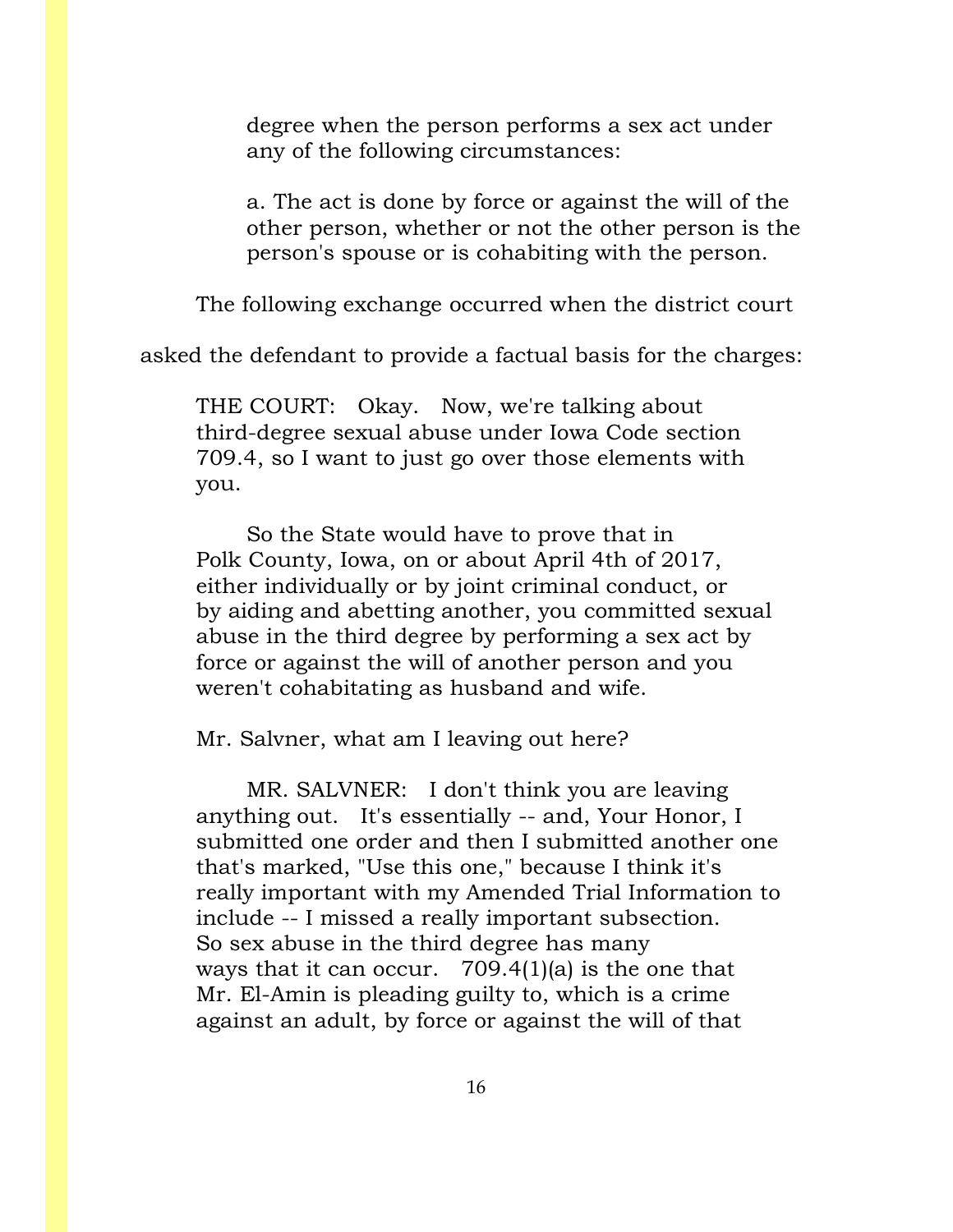individual. So those are the elements.

THE COURT: So, Mr. El-Amin, you understand they would have to prove that you were in Polk County, Iowa, on that date and time and committed that crime. Do you understand that?

THE DEFENDANT: Yes.

THE COURT: All right. Do you understand each and every element of the crime charged?

THE DEFENDANT: Yes.

THE COURT: Have you and Mr. Bailey discussed the charges and the elements of those crimes?

THE DEFENDANT: Yes.

THE COURT: Mr. El-Amin, did you, in Polk County, Iowa, on April 4th of 2017, commit the crimes of sexual abuse in the third degree?

THE DEFENDANT: Yes.

THE COURT: Can you tell me in your own words exactly what you did to commit those two charges.

THE DEFENDANT: Forced Gina to have sex and then intimidated that other guy and made sure he had sex with her too.

THE COURT: All right. I'm going to break it down a little bit more. So can you tell me where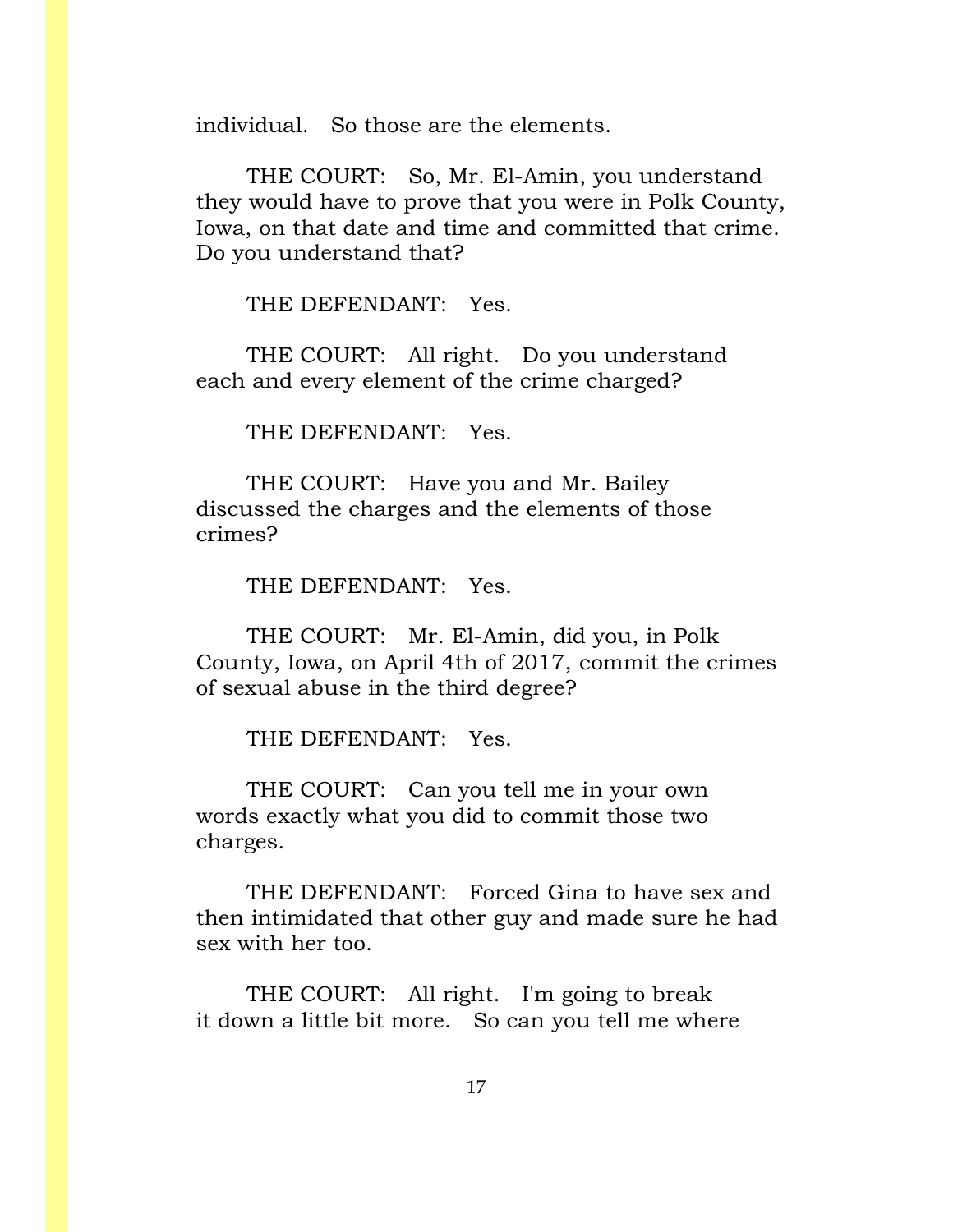you were at when you were engaging in a sex act, by force, with Gina.

THE DEFENDANT: In the alley behind South -- in the alley behind St. Vincent de Paul.

THE COURT: Okay. What town were you in?

THE DEFENDANT: Des Moines, Iowa.

THE COURT: That's in Polk County, Iowa?

THE DEFENDANT: It's right there off Sixth Street.

THE COURT: All right. And would you agree you did engage in a sex act against the will of Gina?

THE DEFENDANT: Yes.

THE COURT: And you had another gentleman that was there with you?

THE DEFENDANT: Yes.

THE COURT: Do you remember his name?

THE DEFENDANT: Jonathan Campbell.

THE COURT: All right. What did you do to Mr. Campbell?

THE DEFENDANT: Intimidated him to have sex, too.

THE COURT: And who did he have sex with?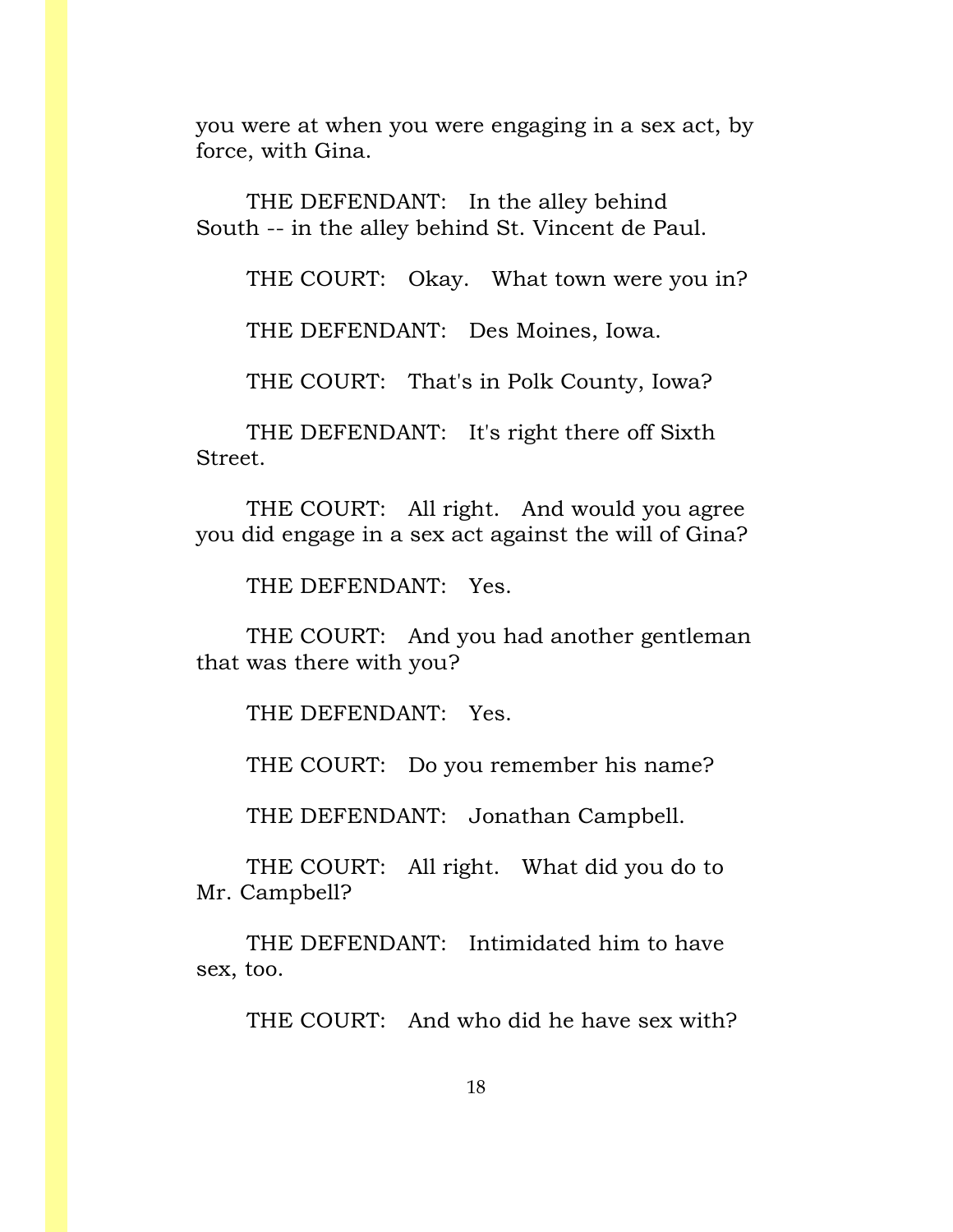THE DEFENDANT: Gina Simmons.

THE COURT: It was in the same alley, in Des Moines, Iowa?

THE DEFENDANT: Yeah.

THE COURT: In Polk County, Iowa?

THE DEFENDANT: Yep, right by Sixth Avenue.

THE COURT: And can you tell me how you used intimidation to get him to do that.

THE DEFENDANT: He says it was a knife, but it wasn't a knife. It was a stick. A stick -- a thick one, like Gina said it was. He said a knife. Gina said a stick. It was a stick.

THE COURT: All right. So you have a big stick. And what was -- what were you doing with the big stick?

THE DEFENDANT: Threatening him with it, to have sex with her. Like, I was going to poke him with it.

THE COURT: And did he in fact have sex?

THE DEFENDANT: Yes.

THE COURT: And did you in fact have sex with Gina?

THE DEFENDANT: Yes.

THE COURT: Mr. Bailey, do you have any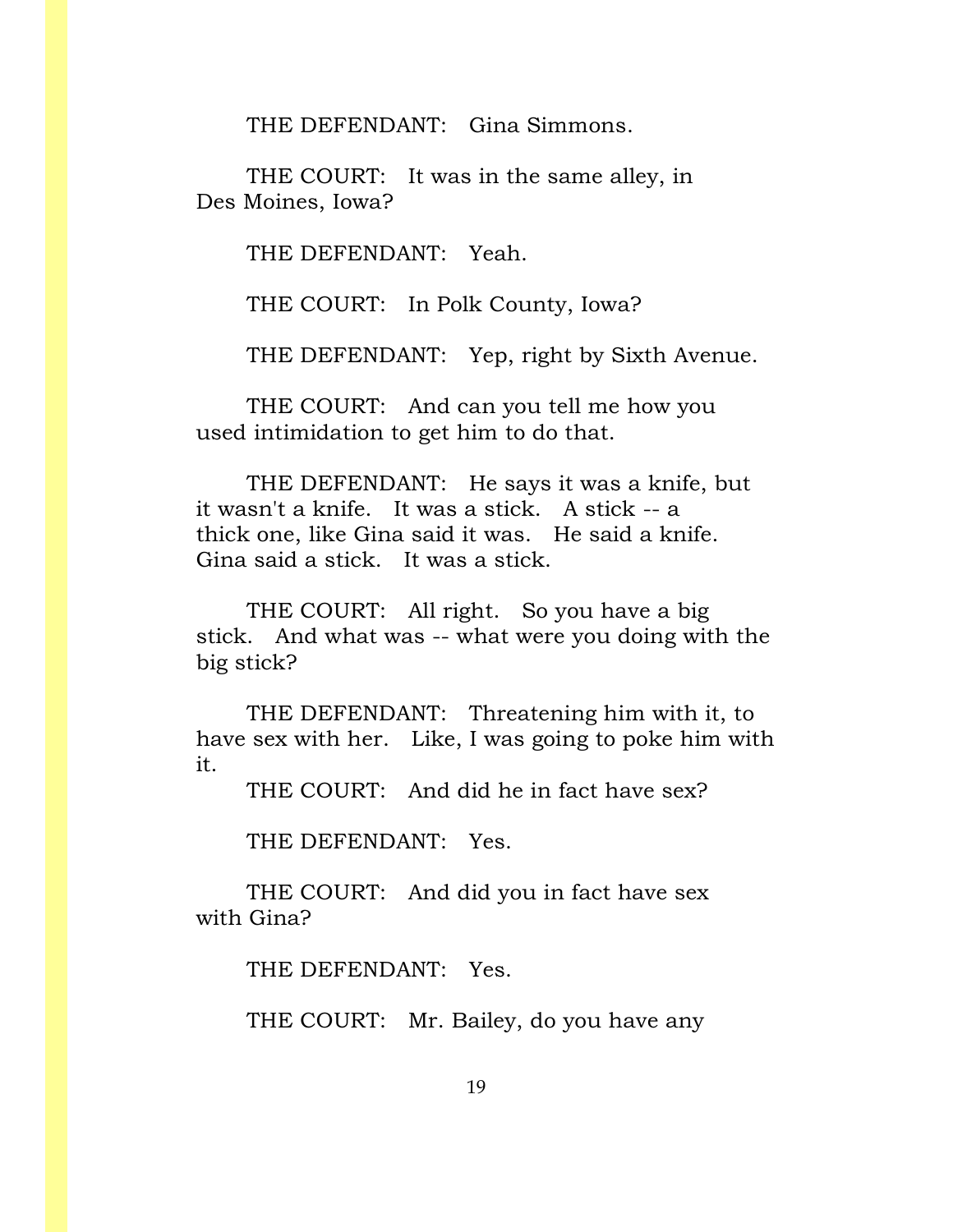further questions for Mr. El-Amin?

MR. BAILEY: No, Your Honor.

THE COURT: Mr. Salvner?

MR. SALVNER: No, Your Honor.

(Plea Tr. p. 114 Line 15 – p. 118 Line 11).

The district court relied on the defendant's statements, the prosecutor's statements and the minutes of evidence in finding that a factual basis exists. (Sentencing Order p. 1) (App. p. 6). The factual basis, however, is lacking in regards to the second count. (Plea Tr. p. 114 line  $15 - p$ . 118 Lines 11, Minutes) (Conf. App. pp. 4-30). There is no indication that defendant performed a sex act upon Jonathan Campbell. Defendant's trial counsel should not have allowed defendant to plead guilty to a crime which defendant did not commit.

In order to be guilty of sexual abuse in the third degree under code sections 709.1(1) and 709.4(1)(a), the defendant must have committed a sex act under certain circumstances upon the victim. We look "first and foremost to the language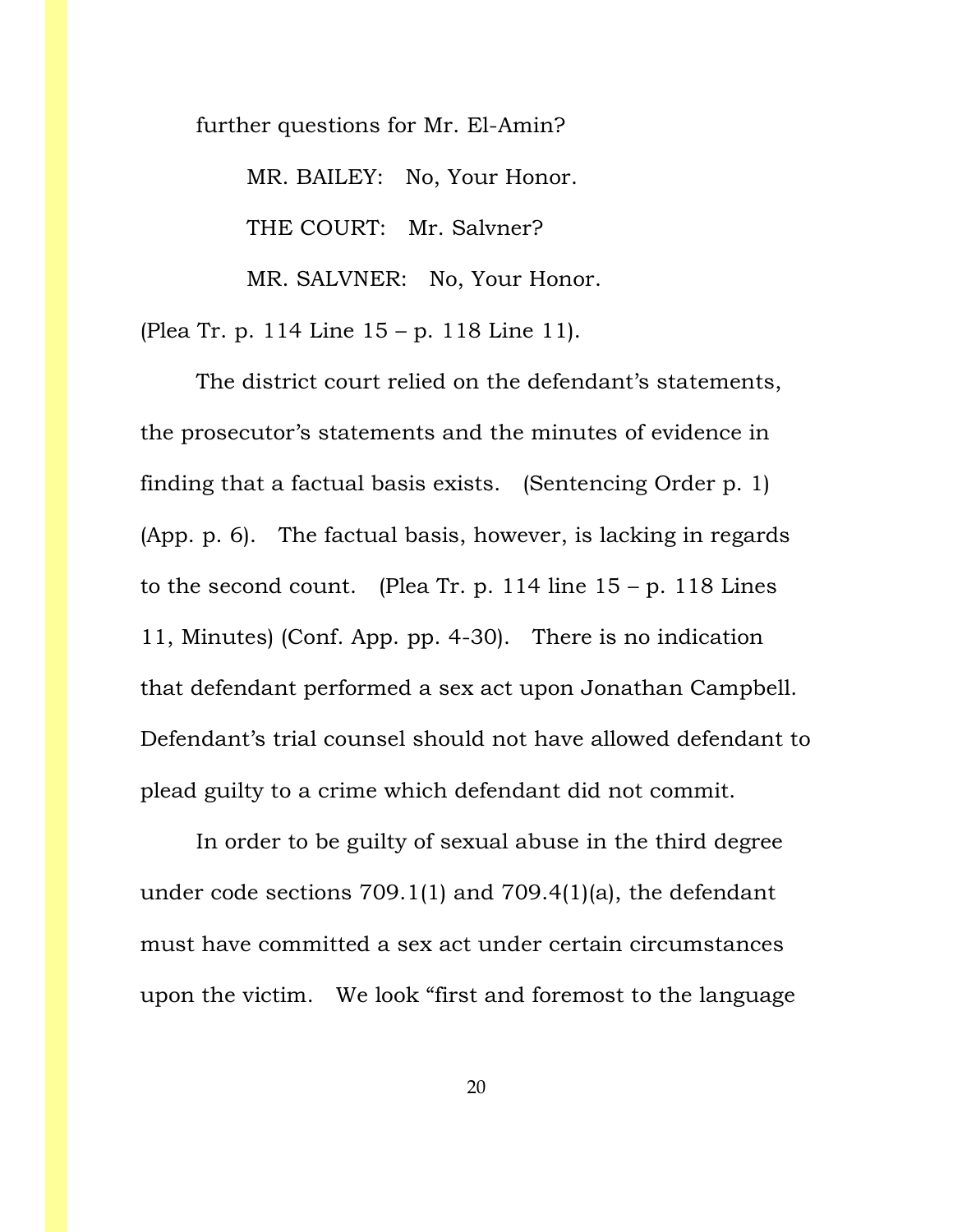it chose in creating the act." *In re Det. Of Swanson*, 668 N.W.2d 570, 574 (Iowa 2003). "We read the statute as a whole and give it its plain and obvious meaning, a sensible and logical construction, which does not create an impractical or absurd result." *Id*. (citation and internal quotation marks omitted). "'Ours not to reason why, ours but to read, and apply. It is our duty to accept the law as the legislative body enacts it.'" *Anderson v. State*, 801 N.W.2d 1, 1 (Iowa 2011) (*quoting Holland v. State*, 253 Iowa 1006, 1011, 115 N.W.2d 161, 164 (1962)).

We conclude that a factual basis to support a guilty plea is so fundamental that it cannot be waived. *State v. Elphic*, No. 14–0600, 2015 WL 408092, at \*4 (Iowa Ct.App. Jan. 28, 2015) (*quoting United States v. Culbertson*, 670 F.3d 183, 190– 91 (2d Cir.2012)); *see also United States v. Adams*, 448 F.3d 492, 502 (2d Cir.2006) ("A lack of a factual basis for a plea is a substantial defect calling into question the validity of the plea. 'Such defects are not technical, but are so fundamental as to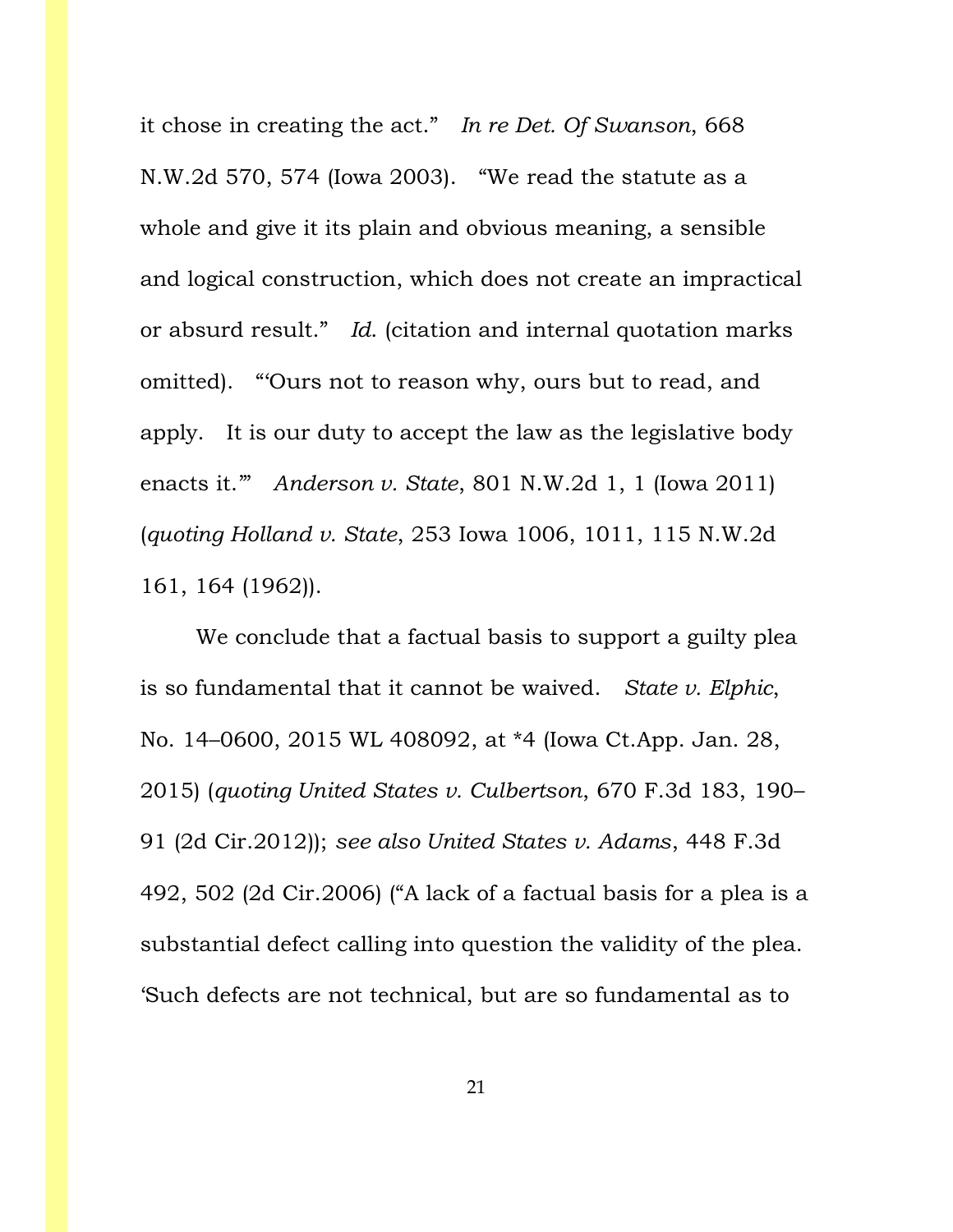cast serious doubt on the voluntariness of the plea,' and require reversal and remand so that the defendant may plead anew or stand trial." (*quoting Godwin v. United States*, 687 F.2d 585, 591 (2d Cir.1982) (citations omitted))).

Two possible remedies exist in this circumstance. R*oyer*, 632 N.W.2d at 909. If a defendant is charged with the wrong crime, dismissal of the charge is appropriate. *Id.* at 910. If it is possible a factual basis can be shown, it is more appropriate to vacate the sentence and remand the case to allow the State to provide a factual basis. *Id.* Since the plea agreement in the instant case encompassed both counts, the judgment and sentence for both counts should be vacated.

### **CONCLUSION**

For all of the reasons stated above, Defendant-Appellant, Ajamu Manu El-Amin, respectfully requests this Court to vacate his conviction, sentence and judgment for remand to the District Court for further proceedings.